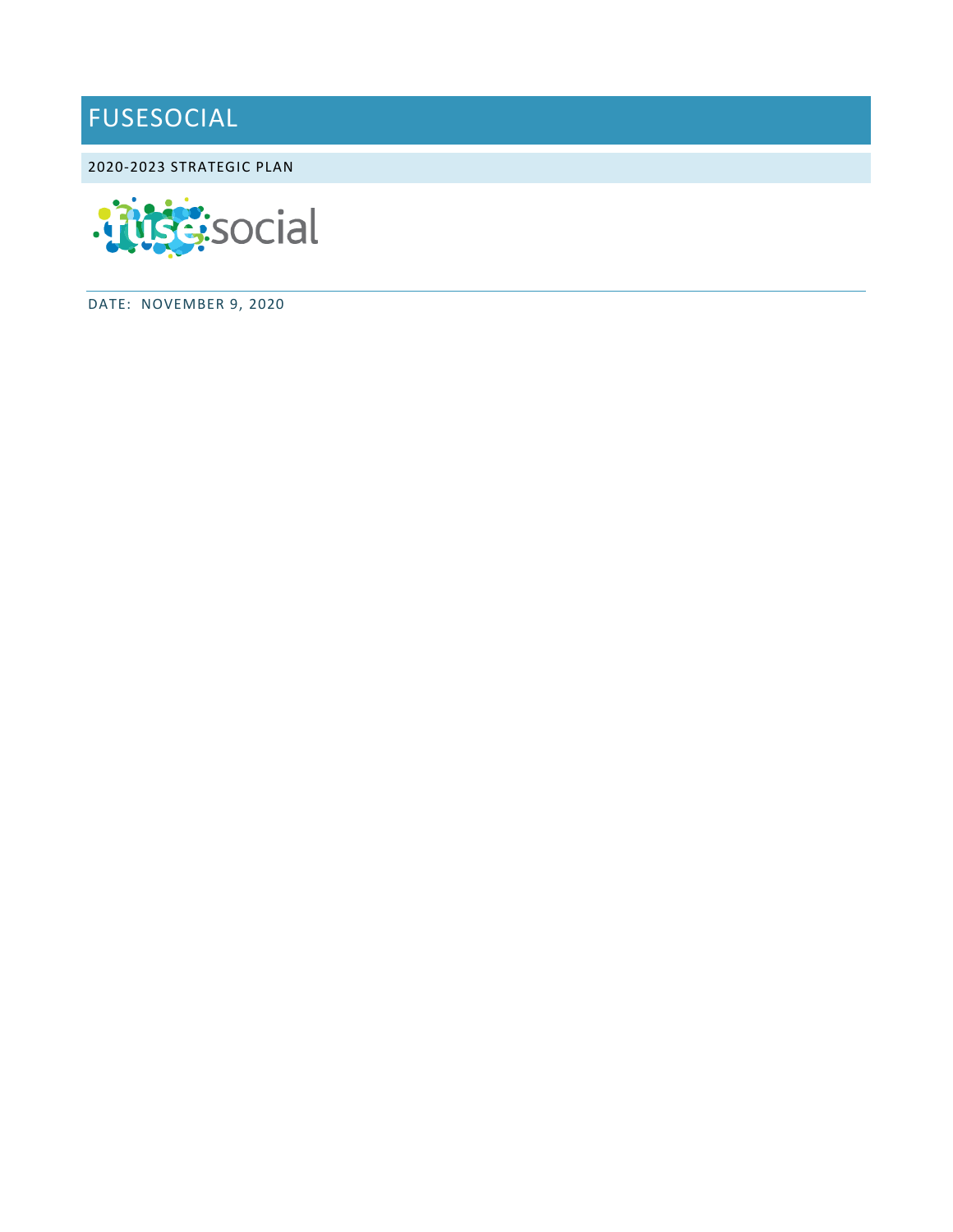# INTRODUCTION

FuseSocial is a leader in Fort McMurray Wood Buffalo social profit community. FuseSocial is committed to strengthening the capacity of all social profit organizations in the community through education, development, innovation, research, and collaboration.

FuseSocial is a trusted leader in the Fort McMurray Wood Buffalo social profit community. FuseSocial is dedicated to strengthening the capacity of all social profit agencies and works tirelessly to ensure that these agencies are heard, understood, and provided with exceptional program and services. Specific programs and services offered include:

- Leadership and educational programs
- **Volunteerism programs**
- **EXECUTE:** Shared services
- **Knowledge generation and social innovation programs**

FuseSocial also plays an active role in the continued development of the Fort McMurray Wood Buffalo social profit sector by participating and leading various community initiatives aimed at identifying social needs and building sustainable, community-based solutions.

# STRATEGIC PLAN

The FuseSocial Board of Directors and Senior Directors crafted this strategic plan after extensive consultation with a diverse array of community stakeholders who have a vested interest in the development and ongoing improvement of the Fort McMurray and Wood Buffalo social profit community. FuseSocial will implement initiatives between 2020 and 2023 to achieve the objectives and outcomes outlined in this plan.

#### VISION, MISSION, AND VALUES

#### VISION

A thriving Wood Buffalo with remarkable and sustainable social profits.

#### MISSION

To strengthen the Wood Buffalo social profit sector.

#### VALUES

FuseSocial Board members, leaders, and staff share a core set of values. These values guide Board members, leaders, and staff as they deliver programs and services to the Fort McMurray Wood Buffalo social profit sector.

FuseSocial is…

- Bold
	- o Take calculated risks, challenging the status quo, and leading with courage and confidence.
- Accountable
	- o Act in a way that ensures our organizational goals are justified.
- Inclusive
	- $\circ$  Foster an environment that ensures all people feel welcome, engaged, and valued.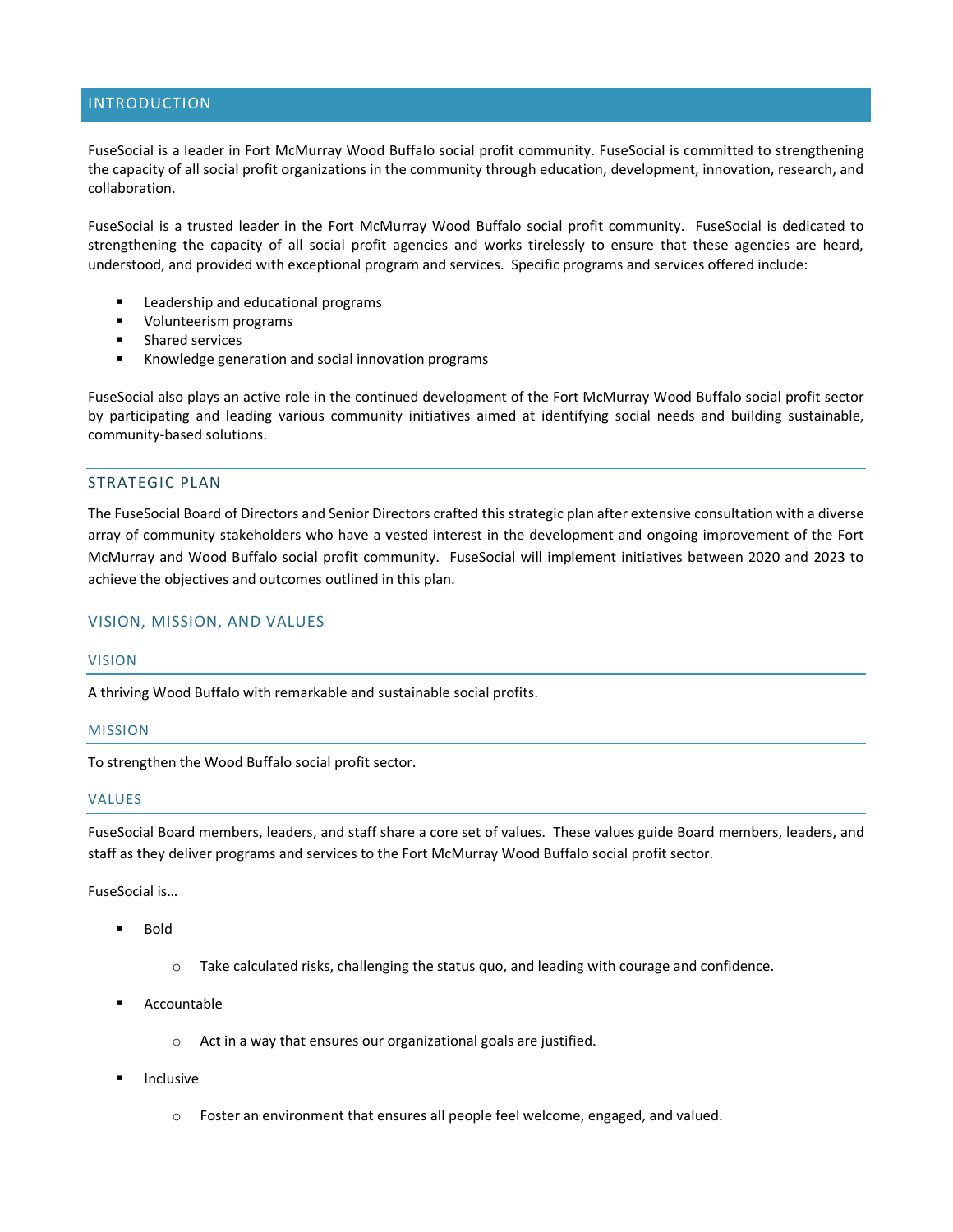- Collaborative
	- o Build reciprocal relationships and bring people together to co-create meaningful social change.
- Agile
	- o Adapt quickly and intentionally in the face of changing social conditions and needs.

Through the enactment of these values, FuseSocial Board members, leaders, and staff hope to serve as guides, mentors, and role models to others within the Fort McMurray Wood Buffalo social profit sector.

# STRATEGIC OBJECTIVES AND ASSOCIATED OUTCOMES

FuseSocial will achieve the following strategic objectives and outcomes between 2020 and 2023.

# **STRATEGIC OBJECTIVE #1**

*LOOK INWARD – PRIORTIZE THE DEVELOPMENT OF OUR BOARD MEMBERS, LEADERS, STAFF, AND VOLUNTEERS.*

#### ASSOCIATED OUTCOMES

Achievement of this strategic objective will result in the following outcomes.

- Improved capacity to foster and sustain cohesive relationships amongst Board members, leaders, staff, and volunteers
	- o Achievement of this outcome will ensure that FuseSocial is able to retain its Board members, leaders, and staff, be consistently viewed as an employer of choice within the Wood Buffalo social profit sector, and purposefully build relationships with volunteers. Maintaining Board members, leaders, staff, and volunteers will allow FuseSocial to pursue its goals without the disruptions that accompany turnover. Further, productivity and morale will remain high which will increase FuseSocial's capacity to contribute to meaningful change within the social profit sector.
- Improved knowledge, skills, and abilities amongst Board members, leaders, staff, and volunteers
	- Achievement of this outcome will result in improved bench strength amongst FuseSocial Board members, leaders, staff, and volunteers. This improved bench strength will translate into greater efficiencies which will in turn allow FuseSocial to develop and implement a larger number of programs and services. These changes will ensure that Board members, leaders, staff, and volunteers are placed in the best position possible to achieve positive results and the needs of the community will be consistently met in the process.

### **STRATEGIC OBJECTIVE #2**

*BE SUSTAINABLE – ENHANCE THE MANAGEMENT OF OUR HUMAN AND FISCAL RESOURCES.*

#### ASSOCIATED OUTCOMES

Achievement of this strategic objective will result in the following outcomes.

- Increased funding diversity
	- o Achievement of this outcome will increase the range of funding sources that FuseSocial utilizes to generate reliable and sustainable funding. Through this work FuseSocial will expand its fiscal resources. With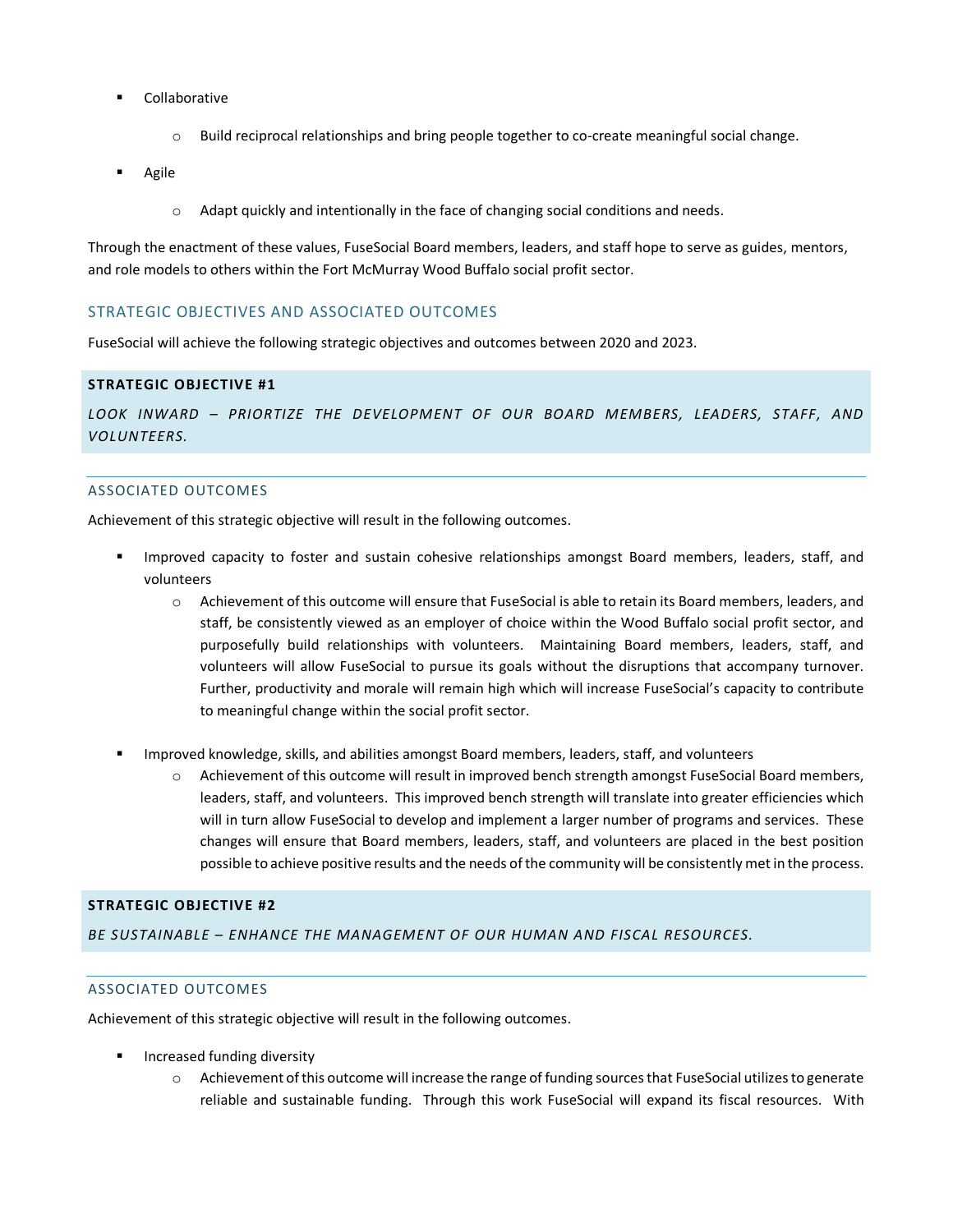greater fiscal resources FuseSocial will be well positioned to maintain its current program and service offering and develop new programs and services required within the community.

- Increased human resource capacity
	- o Achievement of this outcome will ensure that FuseSocial has an adequate volume of Board members, leaders, staff, and volunteers available to provide programs and services to the community. Human resource deficits and limitations will be eliminated and FuseSocial will be well positioned to meet the steadily rising demand for support within the social profit sector. Finally, Board members, leaders, staff, and volunteers will not be overtaxed and forced to operate beyond their capacity to provide this support.
- **Improved resource utilization** 
	- o Achievement of this outcome is predicated on a clear understanding of the needs within the social profit community and FuseSocial's role in meeting these needs. Through social research and innovative practices FuseSocial will generate this understanding. This understanding will shape how FuseSocial utilizes its resources and maximize positive impact on the social profit community.

# **STRATEGIC OBJECTIVE #3**

*HAVE IMPACT- FOSTER A NETWORK OF RELATIONSHIPS THAT ENABLE SOCIAL CHANGE.* 

# ASSOCIATED OUTCOMES

Achievement of this strategic objective will result in the following outcomes.

- Increased commitment to tranparency and sharing amongst leadership within the social profit sector.
	- o Acheivement of this outcome will lead to increased trust between leaders in the social profit sector. With increased trust, leaders will collaborate and share information and resources freely. Once this practice becomes the norm leaders will create sustainable solutions that benefit Wood Buffalo residents.
- Improved ability to work collaboratively in formal and informal ways to achieve common goals and outcomes within the community.
	- o Achievement of this outcome will directly stimulate social innovation and result in a greater collective impact across the community. Organizations within Fort McMurrary Wood Buffalo will be better equipped to leverage their collective resources to effectively respond to needs in the midst of an everchanging, dynamic social, economic, and environmental landscape.
- Improved local accountability for change and community-level improvement
	- o Achievement of this outcome will increase accountability at the local level and consistently create opportunities for organizations within and outside the social profit sector to connect and exchange knowledge and resources.
- **IMPROVED SYSTEM CAPACITY AND SUSTAINABILITY** 
	- o Achievement of this outcome will enable the community to draw upon their collective knowledge and experience to identify needs and gaps, and help build sustainable, long-term wellness solutions.
- **IMPROVED FOLUS** ON the unique needs of the people who use programs and services